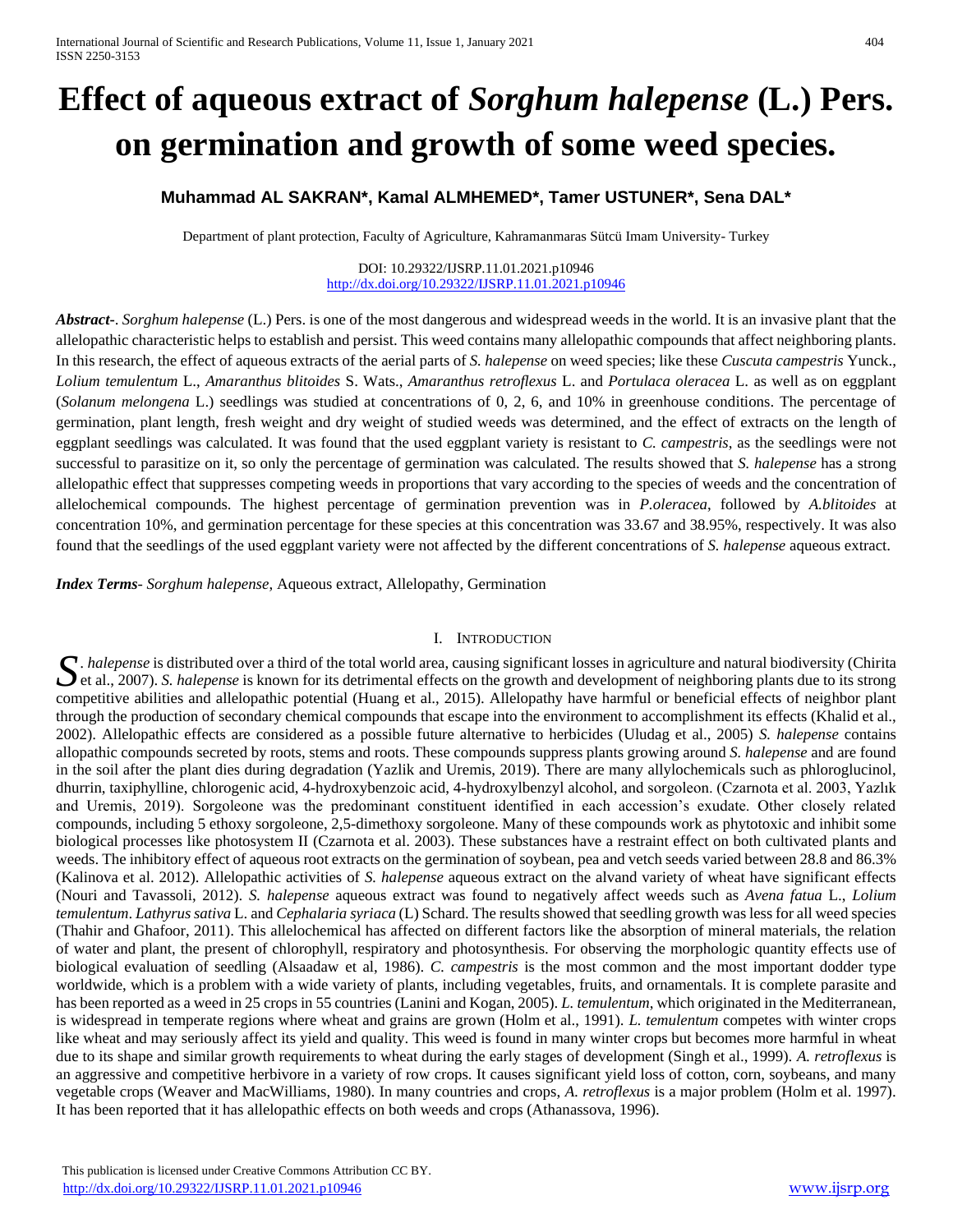## II. MATERIALS AND METHODS

This experiment was execution in 2020 and lasted 40 days in the greenhouse at the Faculty of Agriculture, Kahramanmaras Sütcü Imam University, Turkey. The mean maximum and minimum temperatures ranged between 31-28 and 8-12 C°, respectively. While the average relative humidity was 70% during the trial period and in normal lighting conditions during the months of October and November. The seeds of the tested weeds collected from fields in Kahramanmaras province in 2019 were, washed, dried, and placed in plastic bags in room conditions. The aerial parts of *S. halepense* were collected during the flowering phase and dried in room conditions for a month, then they were ground and stored at a temperature of 10  $\degree$  C. In the greenhouse, pots with a height of 22 cm, a top diameter of 21 cm, and a bottom diameter of 15 cm were used. The soil was prepared by consisting of sand, peat, and soil in a ratio of 1: 1: 1, and the pots were filled with this soil. After that, three days before starting the experiment, the pots were sterilized using formaldehyde 37% with water at a concentration of 10%. The aqueous extract of *S. halepense* was prepared at concentrations (0, 2, 6, and 10%), and the concentration of 0% was a control. After the plant material was soaked with water according to the assigned concentration, it was left for 24 hours in room conditions at a temperature of  $25 \pm 1$  C° then the extract was filtered. Eggplant seedlings variety (brigette 10-44 f1) kamar), exception of *C. campestris*, the germination rate of the tested weed species was high, so the number of *C. campestris* seeds added to the pots was increased (Almhemed et al., 2020). Also 20 seeds of per weed species that used were added to each pot, according to the treatment (Ustuner, 2002; AL Sakran et al, 2020) and each pot was irrigated with 300 ml of extract intended for it. Germination data were taken three times per week. The length of the eggplant seedlings was also measured immediately after planting. At the end of the experiment, the percentage of germinated seeds was calculated based on the control according to the following formula.  $G=(X/K)\times 100$ 

G: The percentage of germinated weed seeds in the treatment

X: The number of seeds of germinated weeds per treatment

K: The mean number of seeds germinated in the control

The percentage of seeds that were prevented from germinating under the influence of the extracts was calculated by the following formula:

 $P = (1-(X/K)) \times 100$ 

The seedlings of the weeds were taken, their length and fresh bananas were measured, then they were dried at 55  $\degree$  for 3 hours, and after that the dry weight was calculated. The difference between the length of the eggplant seedlings between the beginning and the end of the experiment was also calculated.

## III. RESULTS AND DISCUSSION

The percentage of *C. campestris* seed germination based on the control was high compared to the rest of the species under the influence of different concentrations of *S. halepense* aqueous extract. There was a significant difference between all treatments of concentrations. The percentage of germination ranged between 85.71% for 2% and 71.43% for concentrations 10%, Table (1) meaning that this concentration prevented 28.57% of the couscous seeds from germinating as shown in Figure (1). Likewise, for *L. temulentum*, the aqueous extract of *S. halepense* impeded the germination of 43% of the seeds at a concentration of 10%, and there was a significant difference between the concentrations. It is clear from Table (1) that the highest percentage of germination was at concentrations 2%.

Table (1). The percentage of germinated weed seeds under the influence of different concentrations of *S. halepense* aqueous extract

| Germination rate % |                |                                 |                |                |                |  |  |  |
|--------------------|----------------|---------------------------------|----------------|----------------|----------------|--|--|--|
| The concentrations | C. campestris  | A. retroflexus<br>L. temulentum |                | A. blitoides   | P. oleracea    |  |  |  |
| 2%                 | 85.71a         | 80.49a<br>70.59a                |                | 53.85a         | 77.49a         |  |  |  |
| 6%                 | 80.95 <b>b</b> | 68.29 <b>b</b>                  | 47.06 <b>b</b> | 46.15 <b>b</b> | 53.85 <b>b</b> |  |  |  |
| 10%                | 71.43c         | 56.10c                          | 46.71 <b>b</b> | 38.95c         | 33.67c         |  |  |  |

Values followed by the same letter(s) in the same column are not significantly different from each other at 0.05 level of probability.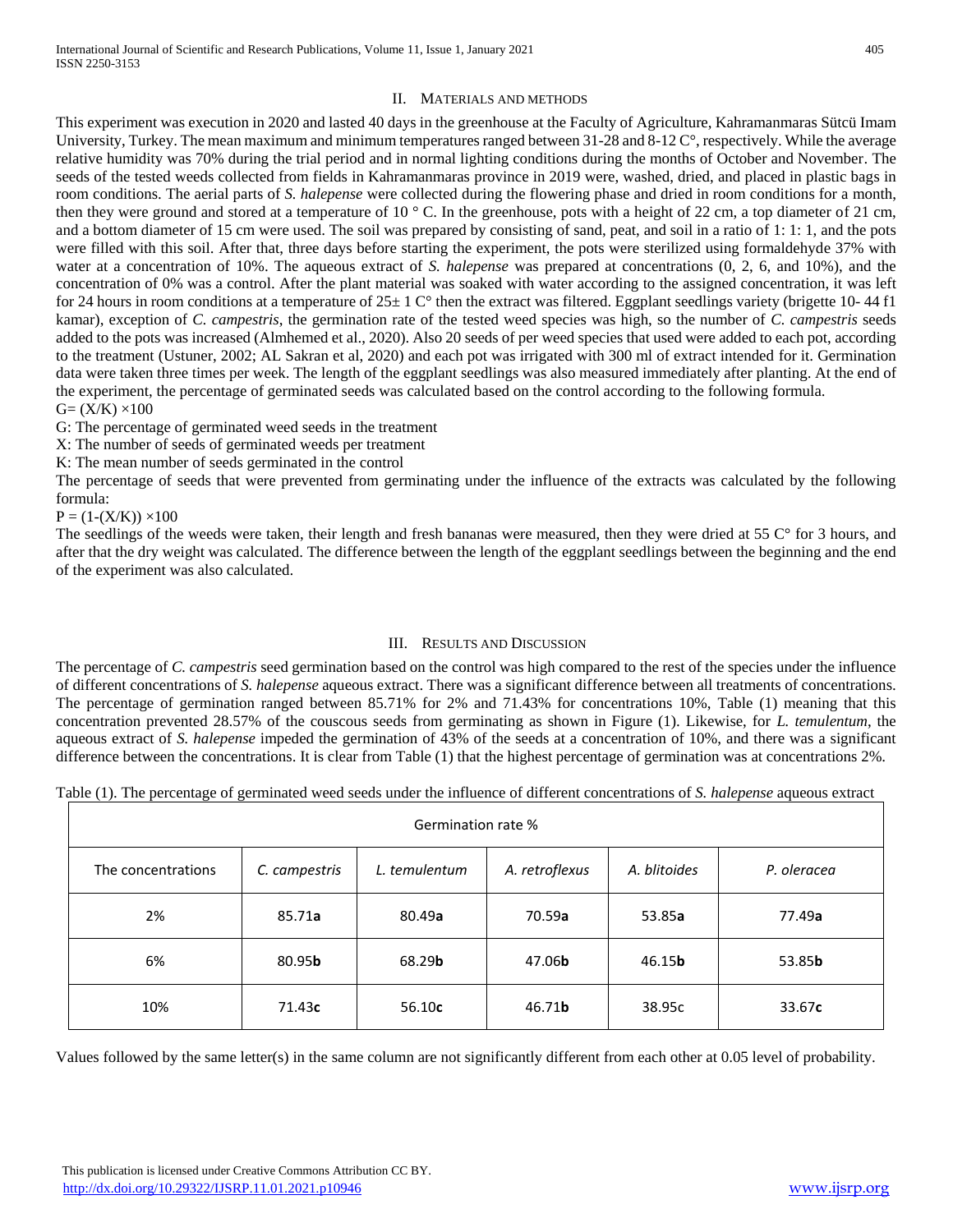The ability of *A. retroflexus* seeds to germinate under the influence of the extract was affected and ranged between 70.59 and 46.71% for concentrations 2 and 10%, respectively. That is, more than half of the seeds were prevented from germinating, as shown in Figure (1).



Figure (1). The percentage of preventing the germination of weeds seeds by concentrations of the aqueous extracts of *S. halepense.*

The results also showed that there was a significant difference between the concentrations 2 and 10%. The germination rate of *A. blitoides* ranged between 53.85 and 38.95% for each of the concentrations 2 and 10%, respectively, while the germination percentage of *P. oleracea* at concentration 2% was 77.49% and 33.67% at concentration 10%, Table (1). Figure (1) shows that the aqueous extract at the highest concentration reduced the germination of *A. blitoides* and *P. oleracea* by 61.05 and 66.33%, respectively.

Plant length, fresh weight and dry weight were affected by the aqueous extracts of *S. halepense*, and the increase in concentration also had an increase in the effect, except for *A. retroflexus*, the effect of concentration 6 and 10% on these indicators was similar as shown in Table (2, 3). The weeds most affected in terms of length were both *A. retroflexus* and *P. oleracea* at concentration 10%, as shown in Table (2), and both fresh and dry weight were significantly affected compared to all species of weeds. And *L. temulentum* was the most affected at 10% concentration with respect to fresh and dry weight, as shown in Table (3). Thahir & Ghafoor (2011), showed that the aqueous extract of sorghum influenced reducing the percentage of germination and seedling development of several species of weeds, including *L. temulentum*.

| en (=), secondly reagan ander are mineeire or anterent concentrations or strategies algeboas entrare |                   |                   |              |             |              |  |  |  |  |
|------------------------------------------------------------------------------------------------------|-------------------|-------------------|--------------|-------------|--------------|--|--|--|--|
|                                                                                                      | Plant length/cm   |                   |              |             |              |  |  |  |  |
| The concentrations                                                                                   | L. temulentum     | A. retroflexus    | A. blitoides | P. oleracea | S. melongena |  |  |  |  |
| 0%                                                                                                   | 36.4a             | 20.0a             | 9.4a         | 10.13a      | 8.89a        |  |  |  |  |
| 2%                                                                                                   | 35.3 <sub>b</sub> | 16.5 <sub>b</sub> | 6.87b        | 8.37b       | 8.92a        |  |  |  |  |
| 6%                                                                                                   | 30.0 <sub>c</sub> | 12.5c             | 5.4c         | 6.13c       | 8.88a        |  |  |  |  |
| 10%                                                                                                  | 28.6d             | 7.5d              | 4.63d        | 3.73d       | 8.83a        |  |  |  |  |

Table (2). Seedlings length under the influence of different concentrations of *S. halepense* aqueous extract

Values followed by the same letter(s) in the same column are not significantly different from each other at 0.05 level of probability.

Although eggplant was recorded as a host for *C. campestris*, as Bashar (2019) indicated that can cause a 64.11% decrease in eggplant yield. In this experiment *C. campestris*, the seedlings did not succeed in intruding on seedlings of the used eggplant variety, despite their wrapping on it. Perhaps the reason is due to the resistance of the used variety, as it was noticed that the stem is lignified from the bottom quickly Figure (2). Therefore, the germination percentage was calculated only for the *C. campestris*.

No significant difference was observed between the lengths of the eggplant seedlings in the coefficients of concentrations between them on the one hand and between them and the control on the other hand. That an evidence that *S. halepense* extracts had no effect on seedlings of the eggplant variety used.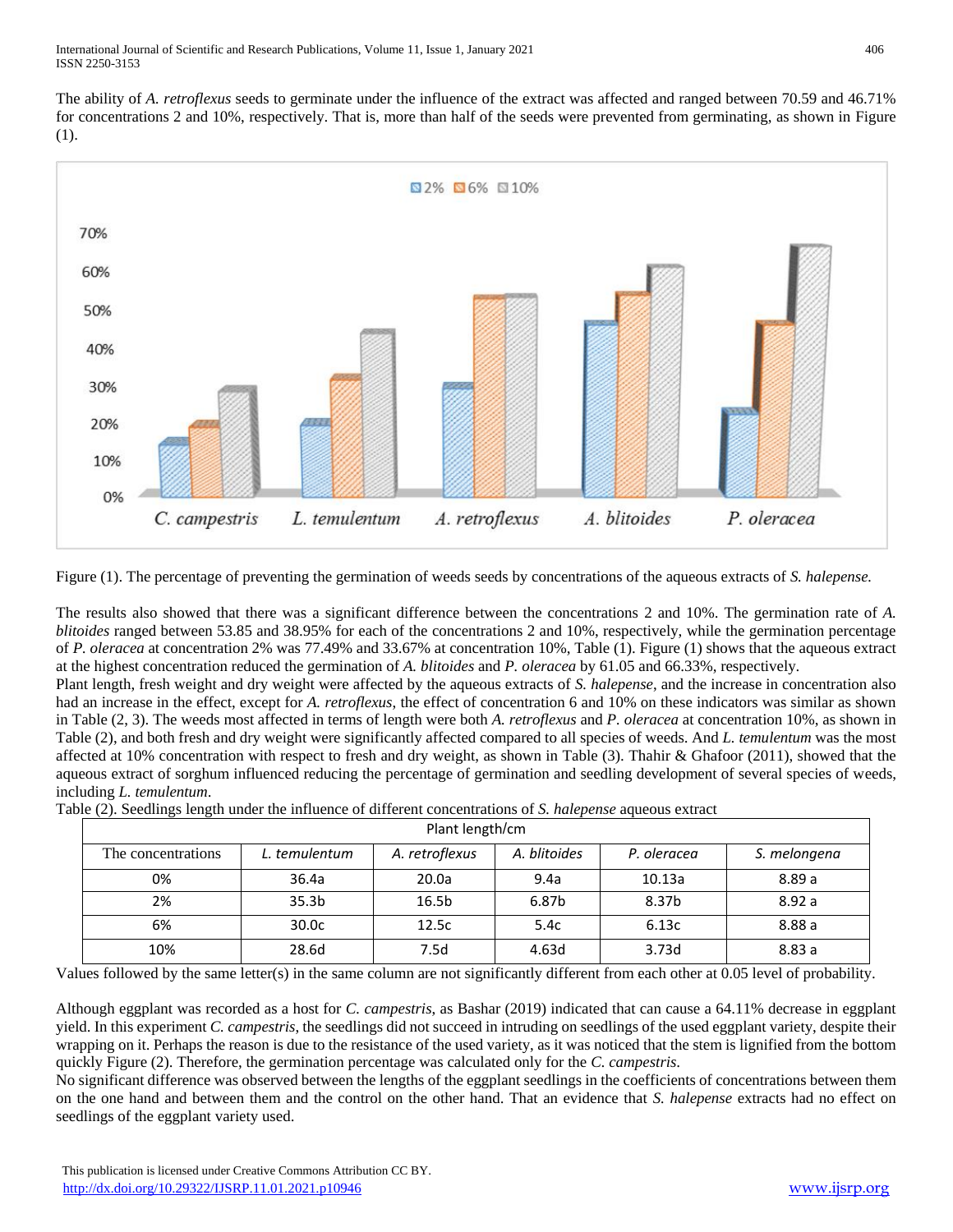

Figure (2). Death of the *C. campestris* seedlings despite their success in reaching the host (eggplant) and wrapping it around

| The concentrations | L. temulentum |       | A. retroflexus    |       | A. blitoides       |                    | P. oleracea |                    |
|--------------------|---------------|-------|-------------------|-------|--------------------|--------------------|-------------|--------------------|
|                    | fresh         | dray  | fresh             | dray  | fresh              | dray               | fresh       | dray               |
| 0%                 | 12.42a        | 2.71a | 10a               | .96a  | 1.12a              | 0.266a             | 12.54a      | 2.04a              |
| 2%                 | 8.995b        | l.97b | 7.73 <sub>b</sub> | l.53b | 0.385 <sub>b</sub> | 0.074 <sub>b</sub> | 3.89b       | 0.64 <sub>b</sub>  |
| 6%                 | 5.525c        | 1.21c | 5.25c             | .04c  | 0.2915c            | 0.07c              | 3.77bc      | 0.61 <sub>bc</sub> |
| 10%                | 4.645d        | 1.03d | 5.175c            | 0.91c | 0.1825d            | 0.044d             | 3.705c      | 0.6c               |

Table (3). Effect of *S. halepense* aqueous extract concentrations on fresh and dry weight of seedlings

Values followed by the same letter(s) in the same column are not significantly different from each other at 0.05 level of probability.

#### IV. CONCLUSIONS

The results of this experiment showed that *S. halepense* has allopathic effects that impede the germination and growth of studied weeds in varying proportions that vary with different species of weeds, and the effect increases with increasing concentration and this is consistent with what was indicated Kalinova et al. (2012). Except for *A. retroflexus*, where an increase in concentration of 6% had no effect on germination percentage, fresh and dry weight, and no effect of the extracts was observed on eggplant length. The results of this experiment confirm the idea that great ability to of *S. halepense* invasion is enhanced by an allelopathic effect that suppresses the growth and development of competing weeds. As well as the possibility of using these allelochemicals to reduce the weed population growing in the crop fields, provided that the absence of negative effects of these extracts on the cultivated plant is tested.

#### **REFERENCES**

- [1] AL Sakran, M., Almhemed, K., and Ustuner, T. 2020. Study the Indicators of Germination and Growth of Some Species of Weeds under Different Thermal Conditions. International journal of agricultural sciences 6(9):1-5
- [2] Almhemed K, AL Sakran M, Ustuner T .2020. Effect of Seeds Age on Some Treatments Efficiency for Breaking of Dodder (*Cuscuta campestris* Yunck.) Seeds Dormancy; International Journal of Scientific and Research Publications (IJSRP) 10(04) (ISSN: 2250-3153).
- [3] Alsaadawi, I.S., J.K. Al-Uqaili, A.J. Alrubeaa and S.M. Al-Hadithy, 1986. Allelopathic suppression of weeds and nitrification by selected cultivars of *Sorghum bicolor* (L.) Moench. Journal of Chemical Ecology, 12: 209- 219.
- [4] Athanassova DP, 1996. Allelopathic effect of *Amaranthus retroflexus* L. on weeds and crops. Seizième conférence du COLUMA. Journées internationales sur la lutte contre les mauvaises herbes, Reims, France, 6-8 décembre 1995. Tome 1., 437-442; 10 ref.
- [5] Bashar K.H., Al-Gburi., Fadhil H., Al-Sahaf., Fadhal A., Al-fadhal., Akeel E. Mohammed., Juan P.Del-Monte., 2019. Effect of different control methods on *cuscuta campestris*, and growth and productivity of eggplant (Solanum melongena), Plant Archives Vol. 19, Supplement 1, 2019 pp. 461-469.
- [6] Chirita R, Grozea I, Sarpe N, Lauer KF .2007. Control of *Sorghum halepense* (L.) species in western part of Romania. Commun Agric Appl Biol Sci 73:959–964
- [7] Czarnota, M. A. , Rimando, A,. and Weston, L. A. 2003. Evaluation of root exudates of seven sorghum accessions. Journal of Chemical Ecology, Vol. 29, No. 9,2073-2083
- [8] Einhellig, F.A. and J.A. Rasmussen, 1989. Prior cropping with grain sorghum inhibits weeds. Journal of Chemical Ecology, 15: 951-960.
- [9] Fortney, D.R. and C.L. Foy, 1985. Phytotoxicity of products from rhizospheres of a sorghum–sudangrass hybrid (*Sorghum bicolor × Sorghum sudanense*). Weed Science, 33: 597-604.
- [10] Guenzi, W.D., T.M. McCalla and F.A. Norstadt,b1967. Presence and persistence of phytotoxicbsubstances in wheat, oats, corn and sorghum residues. Agronomy Journal, 59: 163- 165.
- [11] Holm LG, Doll J, Holm E, Pancho JV, Herberger JP, 1997. World Weeds: Natural Histories and Distribution. New York, USA: John Wiley & Sons Inc.
- [12] Holm LG, Pancho JV, Herberger JP, Plucknett DL, 1991. A Geographic Atlas of World Weeds. Malabar, Florida, USA: Krieger Publishing Company